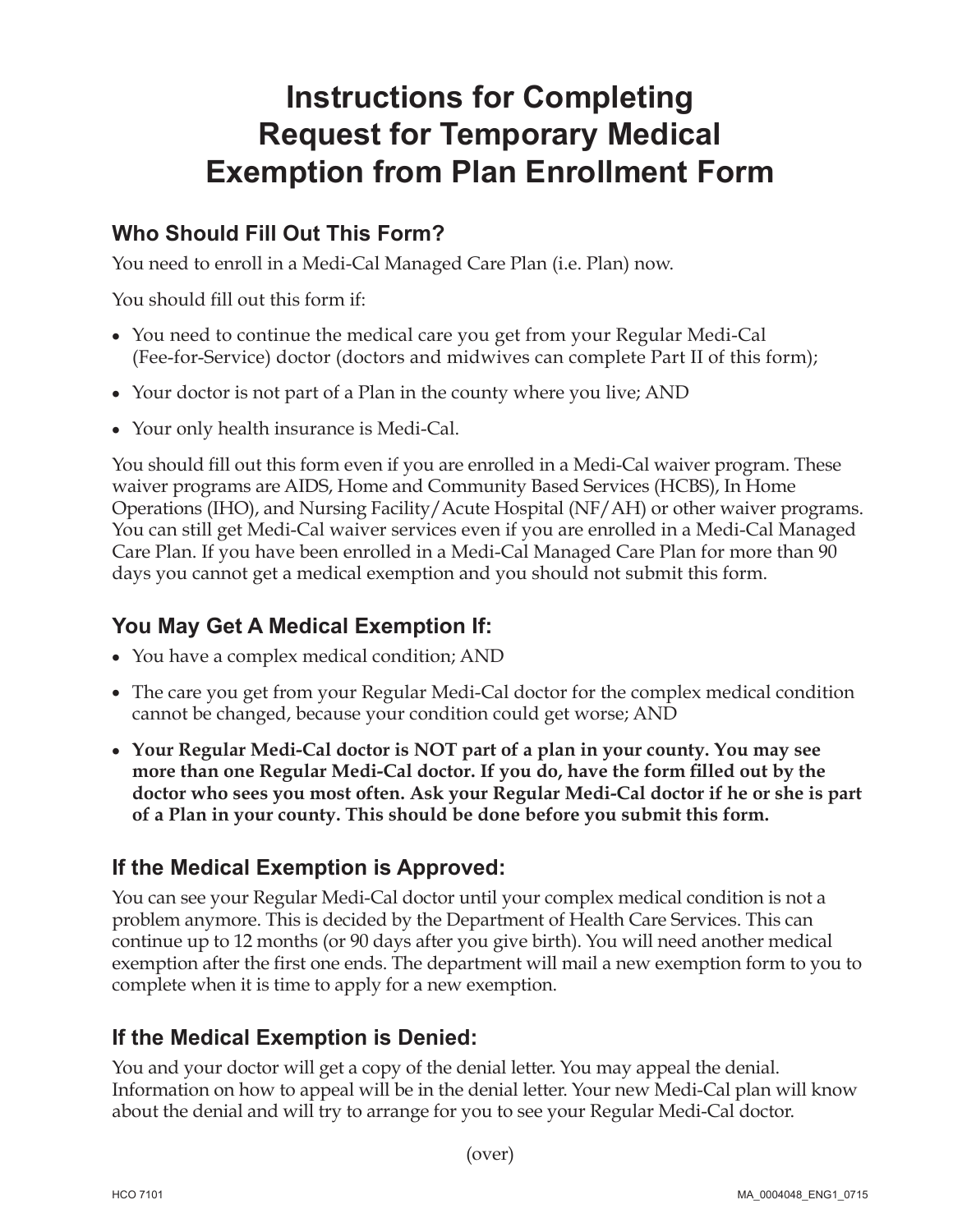### **Part I — To Be Filled Out and Signed By the Medi-Cal Member.**

 give the form to your Regular Medi-Cal doctor. Your doctor will fill in Part II. Please answer questions 1-10, then sign and date the form. After finishing Part I,

### **Part II — To Be Filled Out and Signed by Your Regular Medi-Cal Doctor.**

If the form is not complete, it will be sent back to your Regular Medi-Cal doctor to finish filling it out. Your Regular Medi-Cal doctor may be asked to send in more information to explain why you cannot be moved to a Medi-Cal Managed Care Plan right now. If your Regular Medi-Cal doctor does not send in all of the information, your exemption request will be denied.

All information in this medical exemption form is private. This information will be used by the Medi-Cal program, its employees, and contractors only.

• If you have any questions about the following form, please call Health Care Options at 1-800-430-4263.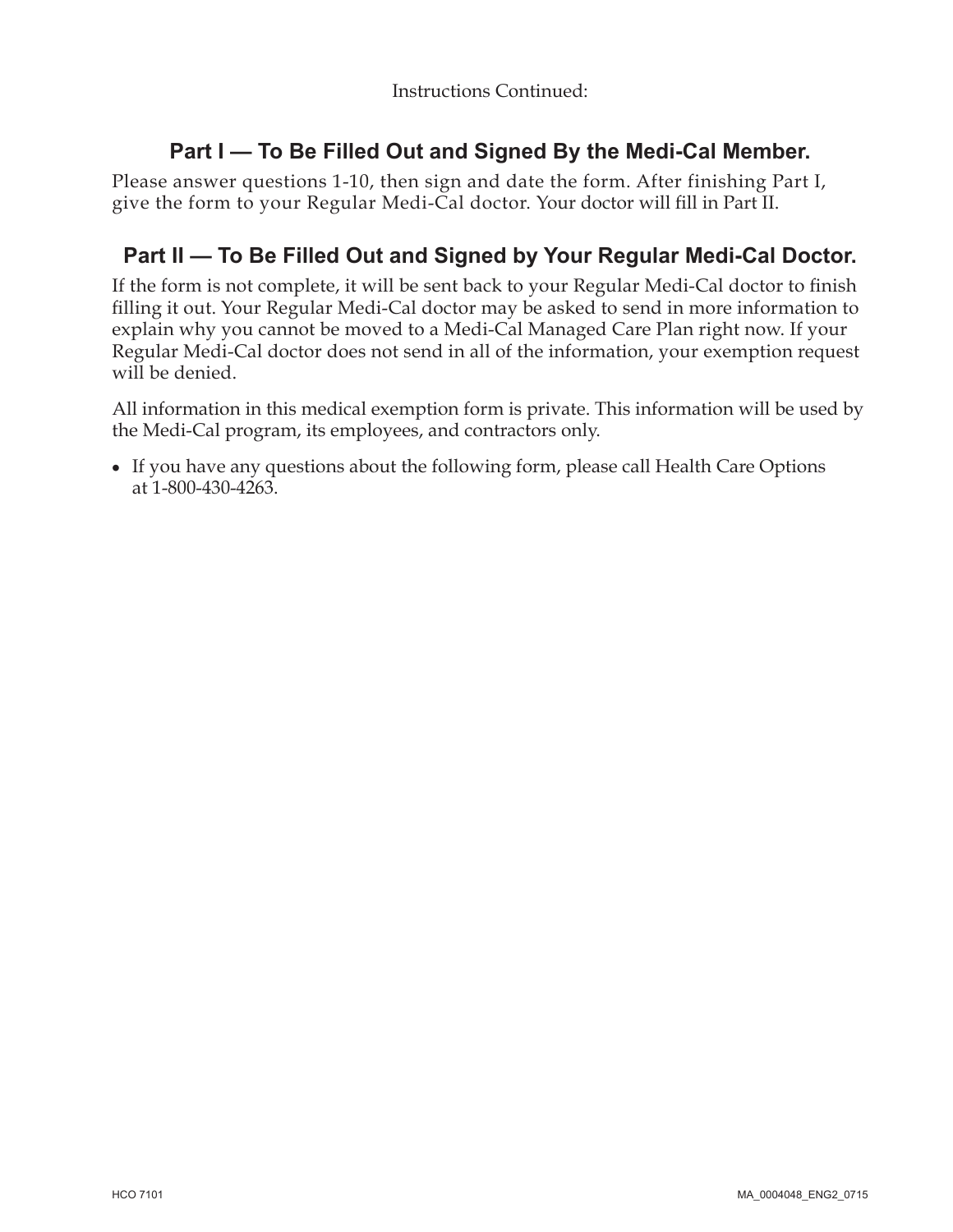# **REQUEST FOR TEMPORARY MEDICAL EXEMPTION FROM PLAN ENROLLMENT**

*Submit this request if your condition could get worse if you enroll in a Medi-Cal Managed Care Plan.* 

Each area of the Request for Exemption from Plan Enrollment form must be filled out. If it is not all filled out, the medical exemption will be denied – **Please Print or Type (Ink Only).** 

#### **Part I – To Be Completed and Signed by the Medi-Cal Member**



#### **For help with this form please call: Health Care Options at 1-800-430-4263. This call is free.**

|                                                                                              | 1. Name: (Please Print)                                                      | 2. Benefits Identification Card (BIC) Number |                                                                                                                                                                                                                                                                                                                                                                                                                                                            |                                                                                |                |  |
|----------------------------------------------------------------------------------------------|------------------------------------------------------------------------------|----------------------------------------------|------------------------------------------------------------------------------------------------------------------------------------------------------------------------------------------------------------------------------------------------------------------------------------------------------------------------------------------------------------------------------------------------------------------------------------------------------------|--------------------------------------------------------------------------------|----------------|--|
| Last Name                                                                                    |                                                                              | <b>First Name</b>                            | M.I.                                                                                                                                                                                                                                                                                                                                                                                                                                                       |                                                                                |                |  |
|                                                                                              | 3. Date of Birth: $\frac{1}{\text{Month}}$ /<br>$\frac{1}{\text{Day}}$       | Year                                         | 4. Check One: $\Box$ Female $\Box$ Male                                                                                                                                                                                                                                                                                                                                                                                                                    |                                                                                |                |  |
| 5. Social Security Number                                                                    |                                                                              |                                              | $\Box$ No<br>$\Box$ Yes<br>6. Are you a member of a Medi-Cal Plan?                                                                                                                                                                                                                                                                                                                                                                                         |                                                                                |                |  |
| 7. Is someone other than the beneficiary<br>completing this section?<br>$\Box$ Yes $\Box$ No |                                                                              |                                              | If yes, please provide the following information:                                                                                                                                                                                                                                                                                                                                                                                                          |                                                                                |                |  |
|                                                                                              |                                                                              |                                              | <b>Print Name</b>                                                                                                                                                                                                                                                                                                                                                                                                                                          |                                                                                |                |  |
|                                                                                              |                                                                              |                                              | Relationship                                                                                                                                                                                                                                                                                                                                                                                                                                               | <b>Phone Number</b>                                                            |                |  |
|                                                                                              |                                                                              |                                              | 8. I am requesting that my doctor send in a request for a Medi-Cal Managed Care medical exemption for me.                                                                                                                                                                                                                                                                                                                                                  |                                                                                |                |  |
|                                                                                              |                                                                              |                                              |                                                                                                                                                                                                                                                                                                                                                                                                                                                            |                                                                                |                |  |
|                                                                                              | 9. Beneficiary's Signature:                                                  | 10. Date Signed:                             |                                                                                                                                                                                                                                                                                                                                                                                                                                                            |                                                                                |                |  |
|                                                                                              |                                                                              |                                              |                                                                                                                                                                                                                                                                                                                                                                                                                                                            | $-\frac{1}{\text{Month}}$ / $-\frac{1}{\text{Day}}$ / $-\frac{1}{\text{Year}}$ |                |  |
|                                                                                              | Signature of Beneficiary or Parent of Beneficiary if a minor child           |                                              |                                                                                                                                                                                                                                                                                                                                                                                                                                                            |                                                                                |                |  |
|                                                                                              |                                                                              |                                              | This information is requested by the Department of Health Care Services, under Title 22, California Code of Regulations, Sections 53887 or 53923.5, in<br>order to comply with requirements of continuing with Fee-for-Service (FFS) medical care. Completion of this form is mandatory to request a medical<br>exemption from enrollment in managed care. Incomplete forms will be returned and could result in enrollment in a Managed Care Health Plan. |                                                                                |                |  |
|                                                                                              |                                                                              |                                              | Your <b>Doctor</b> MUST fill out AND SIGN this section.<br>Part II - Doctor's Certification for Medical Exemption                                                                                                                                                                                                                                                                                                                                          |                                                                                |                |  |
|                                                                                              | 11. Date you started treating beneficiary for this condition:                |                                              | 12. Estimated date of completion of treatment or therapy<br>for condition requiring exemption:                                                                                                                                                                                                                                                                                                                                                             |                                                                                |                |  |
| Month                                                                                        | Day                                                                          |                                              | $\frac{1}{\sqrt{2}}$ $\frac{1}{\sqrt{2}}$ $\frac{1}{\sqrt{2}}$ $\frac{1}{\sqrt{2}}$<br>$\frac{1}{\sqrt{2}}$ Month                                                                                                                                                                                                                                                                                                                                          | $\frac{1}{\sqrt{2}}$ $\frac{1}{\sqrt{2}}$                                      |                |  |
| For State<br>Use Only                                                                        |                                                                              |                                              | 13. Please check the following as appropriate. ICD code must be included in column 14 to the right, or the<br>exemption will be considered incomplete and returned and could result in enrollment in a Managed<br>Care Health Plan. See included instructions for further detail.                                                                                                                                                                          |                                                                                | 14. ICD Codes  |  |
| P                                                                                            | $\Box$ A. Pregnant with complications or in third trimester.                 |                                              |                                                                                                                                                                                                                                                                                                                                                                                                                                                            |                                                                                |                |  |
|                                                                                              | Due Date ___ __ / ___ __ / _<br>Month                                        | Day                                          | Year                                                                                                                                                                                                                                                                                                                                                                                                                                                       |                                                                                | $\overline{ }$ |  |
| F                                                                                            | $\Box$ B. HIV+ or has been diagnosed with AIDS.                              |                                              |                                                                                                                                                                                                                                                                                                                                                                                                                                                            |                                                                                | $1_{\cdot}$    |  |
|                                                                                              |                                                                              |                                              |                                                                                                                                                                                                                                                                                                                                                                                                                                                            |                                                                                | $2.$ $-$       |  |
| D                                                                                            | $\Box$ C. Receiving chronic renal dialysis treatment under your supervision. |                                              |                                                                                                                                                                                                                                                                                                                                                                                                                                                            |                                                                                | 1.             |  |
|                                                                                              |                                                                              |                                              |                                                                                                                                                                                                                                                                                                                                                                                                                                                            |                                                                                | $2. -$         |  |
| Е                                                                                            | Classification:                                                              |                                              | $\square$ D. Undergoing one of three transplant classifications (see included instructions for further details).                                                                                                                                                                                                                                                                                                                                           |                                                                                | 1.             |  |
|                                                                                              |                                                                              |                                              |                                                                                                                                                                                                                                                                                                                                                                                                                                                            |                                                                                | 2.             |  |
|                                                                                              |                                                                              |                                              |                                                                                                                                                                                                                                                                                                                                                                                                                                                            |                                                                                |                |  |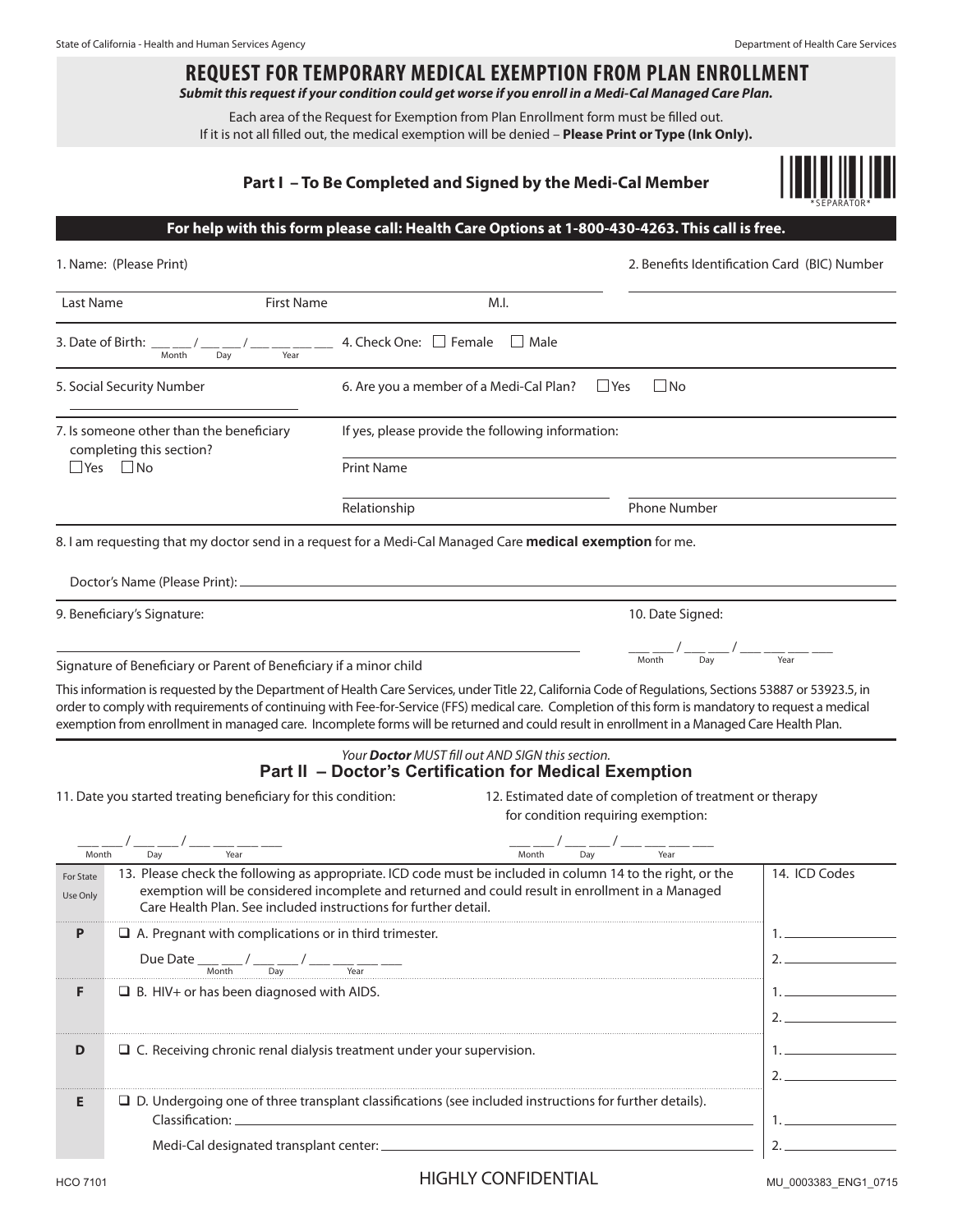### **PART II — To Be Filled Out and Signed By the Member's Regular Medi-Cal Doctor (Doctors and Midwives fill out Part II)**

**ATTENTION: You should not complete this form if you are a doctor contracted with any Medi-Cal Managed Care Health Plan in the county where the beneficiary lives because the medical exemption request will be denied.** 

Dear Regular Medi-Cal (Fee-for-Service) Doctor: If the beneficiary requests a medical exemption, you and the beneficiary must fill out this form, sign it, attach required documentation, and mail or fax it (Part I and Part II) to the Health Care Options office:

MAIL COMPLETED FORM to: **Health Care Options or FAX this form to: http:// Questions?** Call 1 (800) 430-4263 West Sacramento, CA 95798-9850 P.O. Box 989009 (916) 364-0287

Both you and the beneficiary should retain a copy of the completed form.

The doctor and the beneficiary will receive a written decision from Health Care Options.

The medical exemption is granted only until the beneficiary's medical condition has stabilized and the beneficiary is able to receive care from a Medi-Cal Managed Care Plan doctor. An exemption can be requested for a maximum of 12 months, at which time a renewal may be requested. The renewal form will be sent directly to the beneficiary.

Conditions meeting the criteria for a complex medical exemption may include, but are not limited to:

- Conditions requiring temporary continuation of treatment with the current Fee-for-Service doctor, such as high risk or advanced pregnancy;
- Under active evaluation for or awaiting organ transplant;
- New diagnosis and treatment for cancer or other complex and/or progressive disorder that cannot be interrupted;
- Awaiting an approved surgical procedure (approved TAR) or immediately post-operative.

#### **Routine ongoing treatment of chronic disorders does NOT constitute grounds for approval of a medical exemption.**

A request for exemption from plan enrollment shall be denied if:

- 1. The beneficiary has been a Medi-Cal Managed Care beneficiary on a combined basis for more than 90 consecutive calendar days prior to the submission of the medical exemption request,
- 2. The submitted form was completed by a current Medi-Cal doctor who is contracting with a Medi-Cal Managed Care Plan in the county where the beneficiary lives,
- 3. The beneficiary began or was scheduled to begin treatment after the date of plan enrollment.
- 4. The beneficiary does not meet eligibility requirements as set forth in Title 22, California Code of Regulations, Sections 53887, and/or
- 5. The doctor submitting the exemption request did not provide adequate documentation, as described in regulation or other Department issued guidance, for the Department to evaluate the exemption request.

#### **INSTRUCTIONS FOR COMPLETING BOXES 13-D THROUGH 13-I:**

#### **ITEM 13-D**

Please list on the line provided which of the following transplant situations is relevant. Please specify the Medi-Cal designated transplant center involved in the evaluation, transplant procedure or current follow-up. Please specify ICD code for the organ transplanted/to be transplanted and any codes for complications in box 14. *(Please note: this exemption will not be granted to beneficiaries who are medically stable on post-transplant therapy.)* 

#### **Transplant classifications:**

- Beneficiary is under active evaluation for the need for an organ transplant by a Fee-for-Service doctor
- Beneficiary has been approved for and is awaiting an organ transplant
- Beneficiary has received a transplant and is currently either immediately post-operative or exhibiting significant medical problems related to the transplant performed

#### **ITEM 13-E**

The type of therapy must be described on the line provided, and both the start date and the expected duration of therapy must be listed in boxes 11 and 12. *Beneficiaries in long-term remission without signs of disease are not eligible for medical exemption.* 

#### **Cancer classifications:**

- Beneficiary has been diagnosed with cancer and is currently receiving chemotherapy or radiation therapy or another course of accepted therapy for cancer
- Beneficiary has been approved for such therapy and is awaiting initiation of approved therapy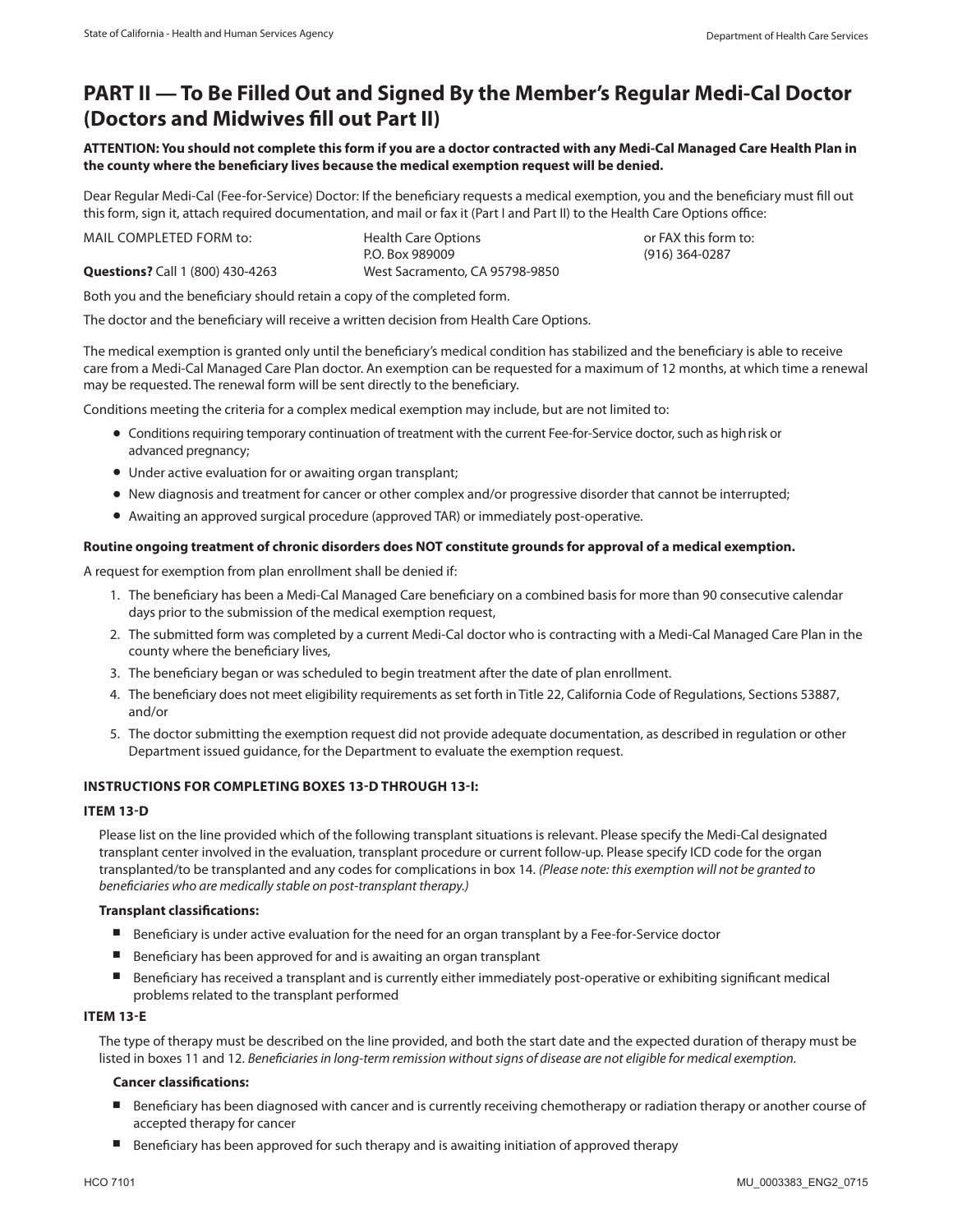| C                                                                                                                                                                                                                                                                                                           |                   |                                                                            | $\Box$ E. Undergoing one of two cancer classifications (see included instructions for further details).                                                                                                                                                                                                                                                                                                                                                    | 14. ICD Codes<br>1.                                                                                                                                                                                                                                                                                                                                                                                                                                                                                      |                                                                                                                                                                                                                                                                                                                                                                                                                                                                        |  |
|-------------------------------------------------------------------------------------------------------------------------------------------------------------------------------------------------------------------------------------------------------------------------------------------------------------|-------------------|----------------------------------------------------------------------------|------------------------------------------------------------------------------------------------------------------------------------------------------------------------------------------------------------------------------------------------------------------------------------------------------------------------------------------------------------------------------------------------------------------------------------------------------------|----------------------------------------------------------------------------------------------------------------------------------------------------------------------------------------------------------------------------------------------------------------------------------------------------------------------------------------------------------------------------------------------------------------------------------------------------------------------------------------------------------|------------------------------------------------------------------------------------------------------------------------------------------------------------------------------------------------------------------------------------------------------------------------------------------------------------------------------------------------------------------------------------------------------------------------------------------------------------------------|--|
|                                                                                                                                                                                                                                                                                                             |                   |                                                                            |                                                                                                                                                                                                                                                                                                                                                                                                                                                            | 2.                                                                                                                                                                                                                                                                                                                                                                                                                                                                                                       |                                                                                                                                                                                                                                                                                                                                                                                                                                                                        |  |
| G                                                                                                                                                                                                                                                                                                           |                   |                                                                            | $\Box$ F. Has been approved for and is awaiting a major surgical procedure (see instructions for details).                                                                                                                                                                                                                                                                                                                                                 |                                                                                                                                                                                                                                                                                                                                                                                                                                                                                                          | 1. <u>________________</u>                                                                                                                                                                                                                                                                                                                                                                                                                                             |  |
|                                                                                                                                                                                                                                                                                                             |                   |                                                                            | 2.                                                                                                                                                                                                                                                                                                                                                                                                                                                         |                                                                                                                                                                                                                                                                                                                                                                                                                                                                                                          |                                                                                                                                                                                                                                                                                                                                                                                                                                                                        |  |
| A                                                                                                                                                                                                                                                                                                           |                   | $\Box$ G. Has a complex neurological disorder, such as multiple sclerosis. |                                                                                                                                                                                                                                                                                                                                                                                                                                                            |                                                                                                                                                                                                                                                                                                                                                                                                                                                                                                          |                                                                                                                                                                                                                                                                                                                                                                                                                                                                        |  |
|                                                                                                                                                                                                                                                                                                             |                   |                                                                            |                                                                                                                                                                                                                                                                                                                                                                                                                                                            |                                                                                                                                                                                                                                                                                                                                                                                                                                                                                                          |                                                                                                                                                                                                                                                                                                                                                                                                                                                                        |  |
| $\Box$ H. Has a complex hematological disorder, such as hemophilia or sickle cell disease.<br>B                                                                                                                                                                                                             |                   |                                                                            |                                                                                                                                                                                                                                                                                                                                                                                                                                                            |                                                                                                                                                                                                                                                                                                                                                                                                                                                                                                          | $1.$ $\overline{\phantom{a}}$ $\overline{\phantom{a}}$ $\overline{\phantom{a}}$ $\overline{\phantom{a}}$ $\overline{\phantom{a}}$ $\overline{\phantom{a}}$ $\overline{\phantom{a}}$ $\overline{\phantom{a}}$ $\overline{\phantom{a}}$ $\overline{\phantom{a}}$ $\overline{\phantom{a}}$ $\overline{\phantom{a}}$ $\overline{\phantom{a}}$ $\overline{\phantom{a}}$ $\overline{\phantom{a}}$ $\overline{\phantom{a}}$ $\overline{\phantom{a}}$ $\overline{\phantom{a}}$ |  |
|                                                                                                                                                                                                                                                                                                             |                   |                                                                            |                                                                                                                                                                                                                                                                                                                                                                                                                                                            |                                                                                                                                                                                                                                                                                                                                                                                                                                                                                                          |                                                                                                                                                                                                                                                                                                                                                                                                                                                                        |  |
| M                                                                                                                                                                                                                                                                                                           |                   |                                                                            | $\Box$ I. Has other complex and/or progressive disorder not covered above which requires on-going medical<br>supervision (see included instructions for further details).                                                                                                                                                                                                                                                                                  |                                                                                                                                                                                                                                                                                                                                                                                                                                                                                                          |                                                                                                                                                                                                                                                                                                                                                                                                                                                                        |  |
|                                                                                                                                                                                                                                                                                                             |                   |                                                                            | Describe treatment: _______________                                                                                                                                                                                                                                                                                                                                                                                                                        |                                                                                                                                                                                                                                                                                                                                                                                                                                                                                                          |                                                                                                                                                                                                                                                                                                                                                                                                                                                                        |  |
|                                                                                                                                                                                                                                                                                                             |                   |                                                                            | 15. Doctors who assess that the severity of a condition(s) preventing a<br>beneficiary from receiving treatment from an in-network provider<br>of the same specialty without deleterious medical effects should<br>explain the deleterious medical effects that could be reasonably<br>expected to occur and provide the basis for their assessment. See<br>included instructions for further details. Doctors MUST provide all<br>of the following items: | $\overline{\phantom{a}}$<br>Justification of medical exemption request. You should<br>explain both why the beneficiary's condition is complex and how<br>much the beneficiary's medical condition could be reasonably<br>expected to worsen if he or she is transferred into a Medi-Cal<br>Managed Care Plan, and include any examples. If available, provide<br>information about complex medical conditions being treated by<br>other Fee-for-Service doctors to the extent you have that information. |                                                                                                                                                                                                                                                                                                                                                                                                                                                                        |  |
| Check each box to confirm you have submitted the required<br>documentation. See included instructions for further details.<br>Notes from up to the five most recent office visits (if not<br>available, please provide detailed information stating why you<br>believe the medical exemption is necessary.) |                   |                                                                            |                                                                                                                                                                                                                                                                                                                                                                                                                                                            | You should also submit any additional documentation that you<br>believe is necessary to show that the beneficiary could be reasonably<br>expected to suffer deleterious medical effects due to enrollment in a<br>Medi-Cal Managed Care Plan. Deleterious medical effects mean the<br>severity of the beneficiary's medical condition could be reasonably<br>expected to worsen in terms of increasing illness, disability, or pain                                                                      |                                                                                                                                                                                                                                                                                                                                                                                                                                                                        |  |
| $\Box$ Treatment Plan                                                                                                                                                                                                                                                                                       |                   |                                                                            | $\Box$ Current medical history and physical                                                                                                                                                                                                                                                                                                                                                                                                                | and/or prolong necessary treatment, if the beneficiary is requested to<br>change doctors due to enrollment in a Medi-Cal Managed Care Plan.                                                                                                                                                                                                                                                                                                                                                              |                                                                                                                                                                                                                                                                                                                                                                                                                                                                        |  |
|                                                                                                                                                                                                                                                                                                             |                   |                                                                            | 16. Are you affiliated with any Medi-Cal Managed Care Health Plan(s) in the beneficiary's county of residence?                                                                                                                                                                                                                                                                                                                                             |                                                                                                                                                                                                                                                                                                                                                                                                                                                                                                          |                                                                                                                                                                                                                                                                                                                                                                                                                                                                        |  |
|                                                                                                                                                                                                                                                                                                             | $\Box$ Yes $\Box$ |                                                                            |                                                                                                                                                                                                                                                                                                                                                                                                                                                            | $\Box$ No                                                                                                                                                                                                                                                                                                                                                                                                                                                                                                |                                                                                                                                                                                                                                                                                                                                                                                                                                                                        |  |
|                                                                                                                                                                                                                                                                                                             |                   |                                                                            | Print the name of health plan                                                                                                                                                                                                                                                                                                                                                                                                                              |                                                                                                                                                                                                                                                                                                                                                                                                                                                                                                          |                                                                                                                                                                                                                                                                                                                                                                                                                                                                        |  |
|                                                                                                                                                                                                                                                                                                             |                   |                                                                            | 17. Rendering Provider's National Provider Identification (NPI) number: _                                                                                                                                                                                                                                                                                                                                                                                  |                                                                                                                                                                                                                                                                                                                                                                                                                                                                                                          |                                                                                                                                                                                                                                                                                                                                                                                                                                                                        |  |
|                                                                                                                                                                                                                                                                                                             |                   |                                                                            | 18. Doctor or Midwife Medi-Cal Provider:                                                                                                                                                                                                                                                                                                                                                                                                                   | 19. Medi-Cal Billing Information: (If different from box 18)                                                                                                                                                                                                                                                                                                                                                                                                                                             |                                                                                                                                                                                                                                                                                                                                                                                                                                                                        |  |
|                                                                                                                                                                                                                                                                                                             |                   |                                                                            | Name: Name and the state of the state of the state of the state of the state of the state of the state of the state of the state of the state of the state of the state of the state of the state of the state of the state of                                                                                                                                                                                                                             |                                                                                                                                                                                                                                                                                                                                                                                                                                                                                                          |                                                                                                                                                                                                                                                                                                                                                                                                                                                                        |  |
|                                                                                                                                                                                                                                                                                                             |                   |                                                                            |                                                                                                                                                                                                                                                                                                                                                                                                                                                            |                                                                                                                                                                                                                                                                                                                                                                                                                                                                                                          |                                                                                                                                                                                                                                                                                                                                                                                                                                                                        |  |
|                                                                                                                                                                                                                                                                                                             |                   |                                                                            | $City:$ $2ip:$                                                                                                                                                                                                                                                                                                                                                                                                                                             |                                                                                                                                                                                                                                                                                                                                                                                                                                                                                                          |                                                                                                                                                                                                                                                                                                                                                                                                                                                                        |  |
|                                                                                                                                                                                                                                                                                                             |                   |                                                                            |                                                                                                                                                                                                                                                                                                                                                                                                                                                            |                                                                                                                                                                                                                                                                                                                                                                                                                                                                                                          |                                                                                                                                                                                                                                                                                                                                                                                                                                                                        |  |
|                                                                                                                                                                                                                                                                                                             |                   |                                                                            |                                                                                                                                                                                                                                                                                                                                                                                                                                                            |                                                                                                                                                                                                                                                                                                                                                                                                                                                                                                          |                                                                                                                                                                                                                                                                                                                                                                                                                                                                        |  |
| For State Use Only<br>20.                                                                                                                                                                                                                                                                                   |                   |                                                                            |                                                                                                                                                                                                                                                                                                                                                                                                                                                            | For State Use Only<br>21.                                                                                                                                                                                                                                                                                                                                                                                                                                                                                |                                                                                                                                                                                                                                                                                                                                                                                                                                                                        |  |
|                                                                                                                                                                                                                                                                                                             |                   |                                                                            | I have read this form and certify that the information I have provided on this form is correct. I also understand that the Department of Health<br>Care Services may audit this form to determine if I am affiliated with a Medi-Cal Managed Care Health Plan(s) and/or to determine whether the<br>Medi-Cal beneficiary's listed medical condition constitutes grounds for a medical exemption.                                                           |                                                                                                                                                                                                                                                                                                                                                                                                                                                                                                          |                                                                                                                                                                                                                                                                                                                                                                                                                                                                        |  |
|                                                                                                                                                                                                                                                                                                             |                   |                                                                            | 22. Signature (No Stamp):                                                                                                                                                                                                                                                                                                                                                                                                                                  | 23. Date Signed:                                                                                                                                                                                                                                                                                                                                                                                                                                                                                         |                                                                                                                                                                                                                                                                                                                                                                                                                                                                        |  |
|                                                                                                                                                                                                                                                                                                             |                   |                                                                            | (Authorized Rendering Provider) Doctor or Midwife                                                                                                                                                                                                                                                                                                                                                                                                          | $\frac{1}{\sqrt{2}}$ Month $\frac{1}{\sqrt{2}}$ $\frac{1}{\sqrt{2}}$ $\frac{1}{\sqrt{2}}$ $\frac{1}{\sqrt{2}}$ $\frac{1}{\sqrt{2}}$ $\frac{1}{\sqrt{2}}$ $\frac{1}{\sqrt{2}}$ $\frac{1}{\sqrt{2}}$ $\frac{1}{\sqrt{2}}$ $\frac{1}{\sqrt{2}}$ $\frac{1}{\sqrt{2}}$ $\frac{1}{\sqrt{2}}$ $\frac{1}{\sqrt{2}}$ $\frac{1}{\sqrt{2}}$ $\frac{1}{\sqrt{2}}$ $\frac{1}{\$                                                                                                                                       |                                                                                                                                                                                                                                                                                                                                                                                                                                                                        |  |

MAIL COMPLETED FORM to: Health Care Options, P.O. Box 989009, West Sacramento, CA 95798-9850 Or FAX this form to: (916) 364-0287